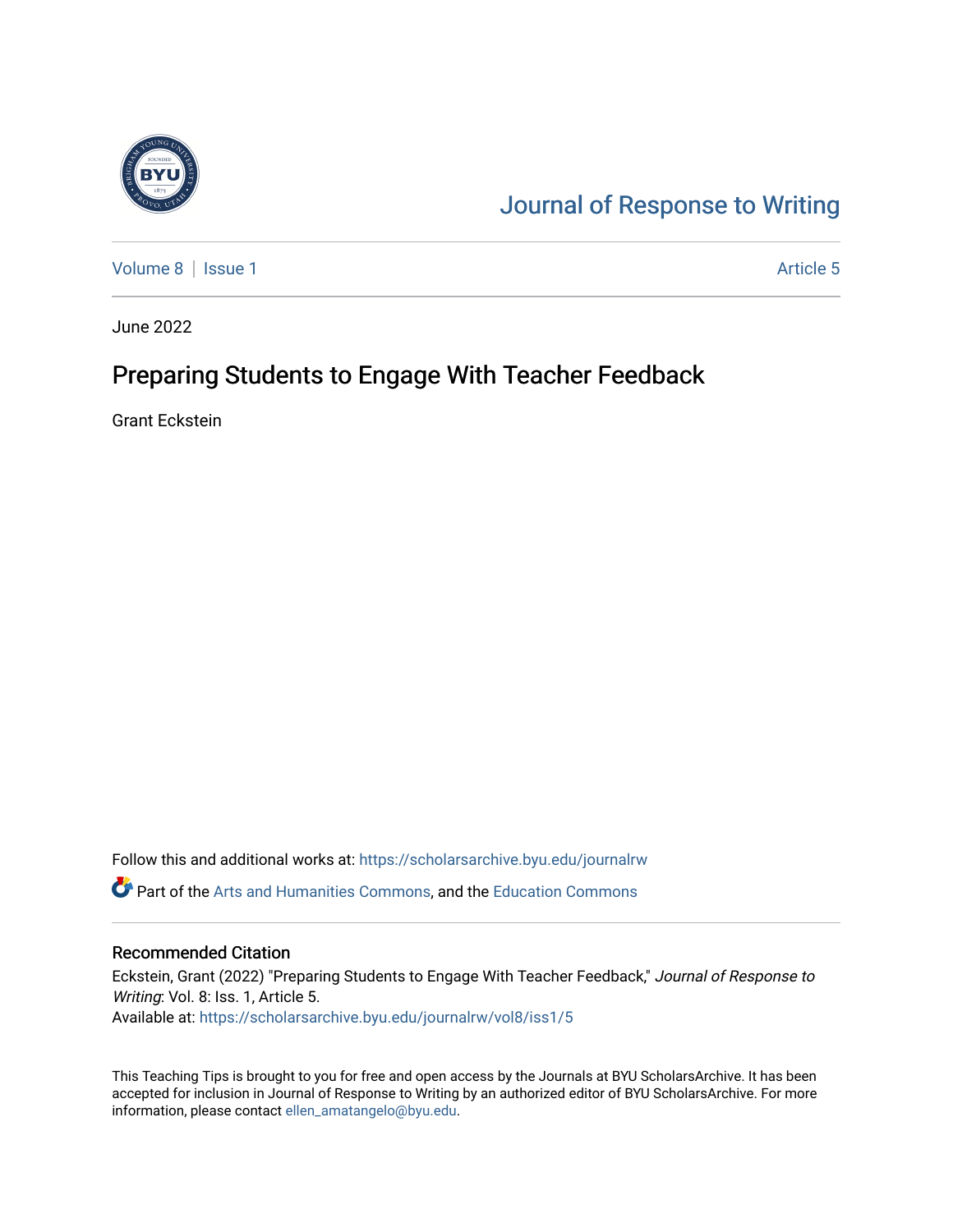

# Preparing Students to Engage With Teacher Feedback

**Grant Eckstein** *Brigham Young University*

For students to benefit from teacher feedback, either in the short term to improve a draft or in the long term to improve as writters, students need to engage with the feedback (Lira-Gonzales et al., 2021; Zhang & K. Hylan term to improve a draft or in the long term to improve as writers, students need to engage with the feedback (Lira-Gonzales et not sufficient to improving student writing; students need to be invested enough in the process of improving their writing to read and implement it. Some students do not engage with teacher feedback due to affective factors (Mahfoodh, 2017). If students have strong emotional reactions to teacher feedback, or if the feedback contradicts their attitudes, beliefs, or goals, students may disengage from it (F. Hyland, 2003; Storch & Wigglesworth, 2010). It is important, therefore, for teachers to acknowledge and respect the emotional labor of receiving feedback while helping students develop or refine positive emotional reactions to teacher feedback. In this teaching tip, I provide suggestions for preparing students to receive feedback by debriefing their past positive and negative experiences with feedback and encouraging positive future reactions.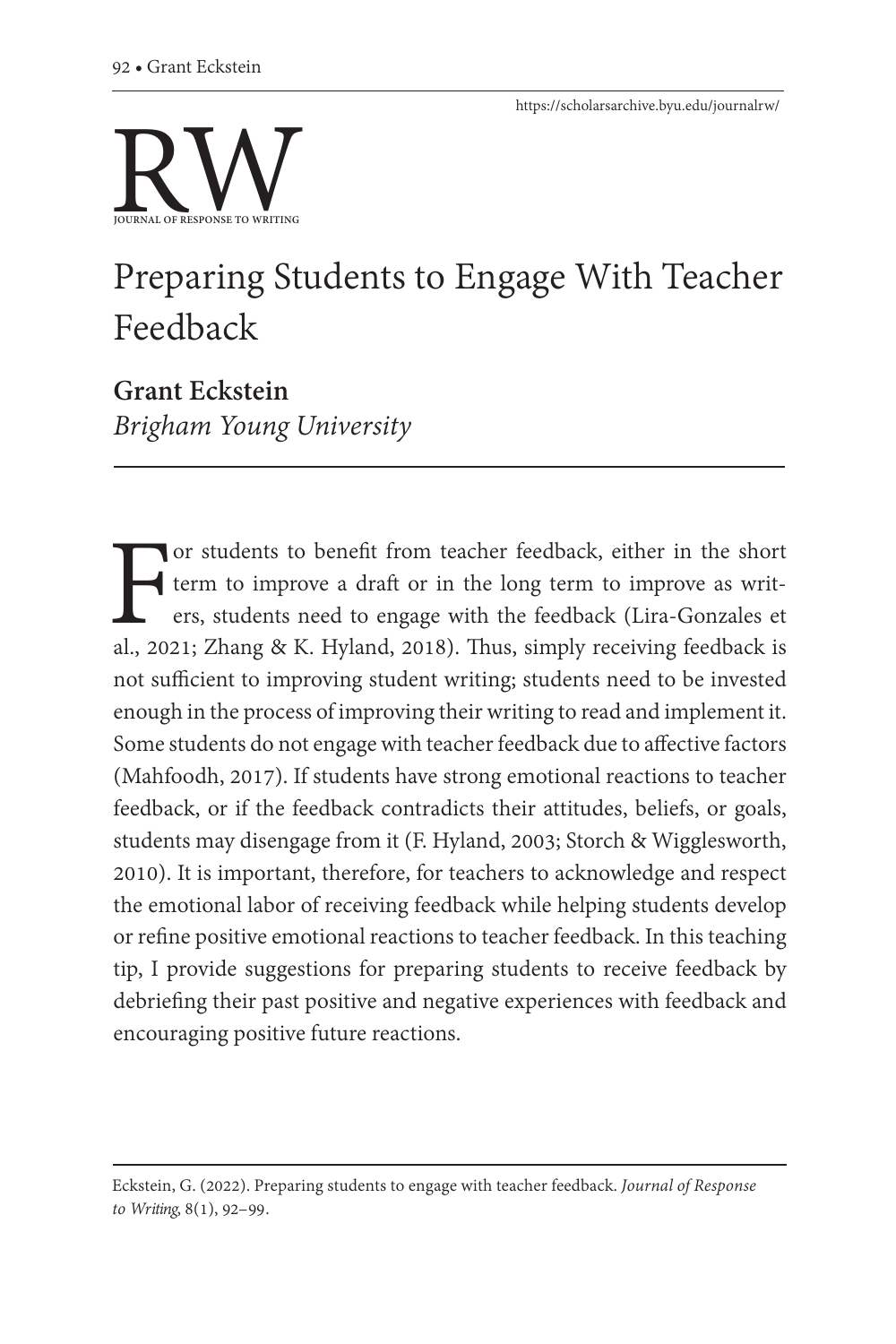#### **Context**

This approach was designed for adult first- and second-language writers in university courses (e.g., first-year composition, graduate writing courses) and intensive English programs.

## **Learning Outcomes or Goals**

- Students will be able to acknowledge and examine their own emotional perceptions of teacher feedback.
- Students will be able to engage with teacher feedback by utilizing emotion-regulating strategies.

#### **Format**

This learning activity takes place as an in-class discussion.

## **Teacher Preparation**

Brainstorm past negative and positive experiences of receiving feedback on your own writing. This could be feedback from former teachers, parents, friends, colleagues, reviewers, editors, and so forth. Feedback experience descriptions should include:

- the context in which the feedback was provided;
- one or two illustrations of the feedback as best as can be remembered;
- the initial emotional reaction that accompanied the feedback; and
- the ultimate result of engagement with that feedback (e.g., Did you take up the feedback, ignore it, improve because of it, completely skuttle the writing project?)

### **Estimated Time**

This activity takes 30–45 minutes of class time.

### **Procedure**

1. Introduce the topic of engagement and emotional response to students in your writing class. Do this perhaps by reading from the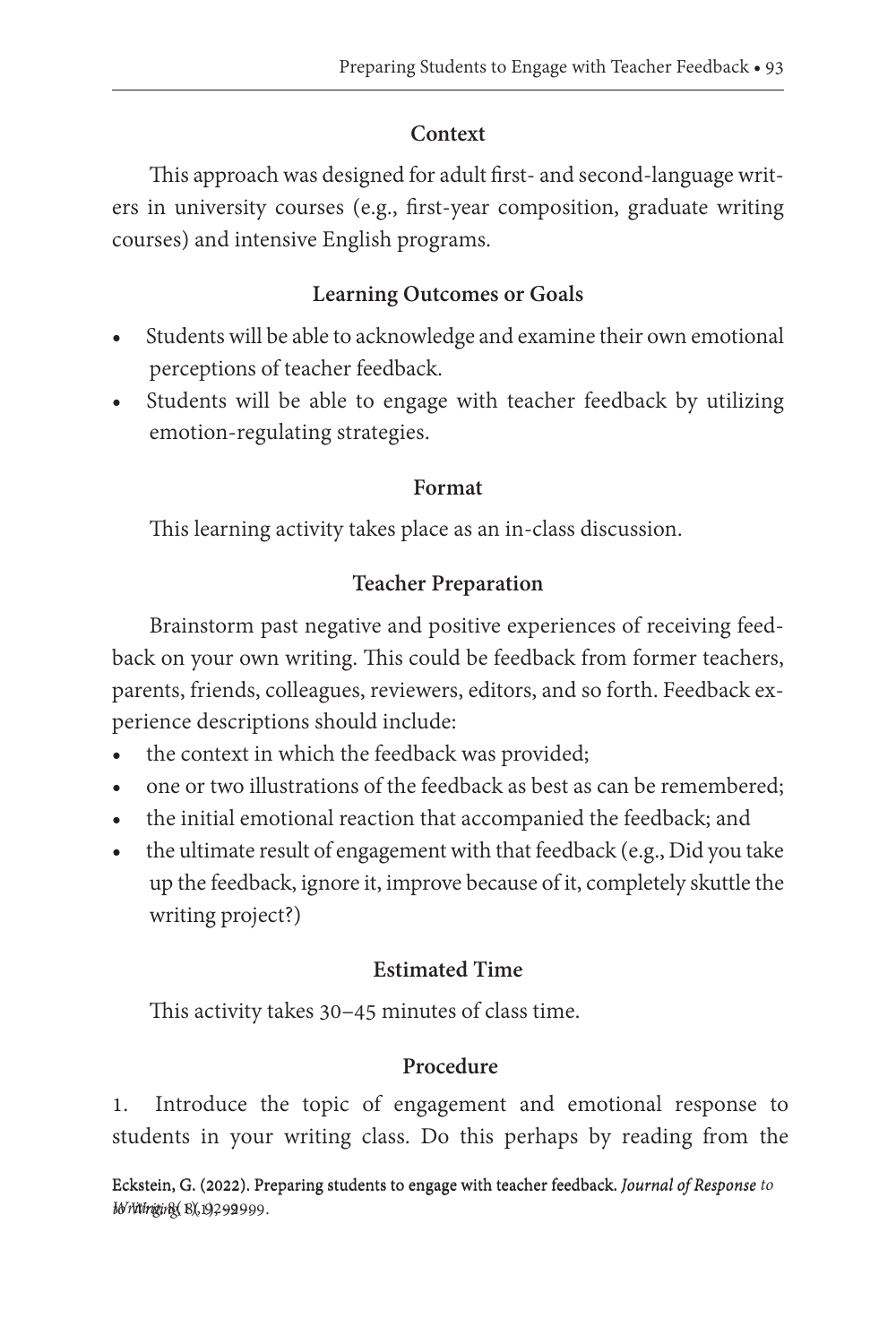introductory paragraph from this teaching tip or pulling ideas from the cited research in the "References" section.

- 2. Express your own emotional reaction and subsequent (dis)engagement with a writing task by offering two examples of receiving feedback. Start with a negative example—one in which the feedback you received shut down your writing or revising process. Move next to a positive example in which you engaged with feedback and revised successfully because of a healthy emotional reaction to feedback. It is important to stress that emotional reactions can change over time; initial reactions of anger and frustration can evolve (sometimes with the help of meditation, food, or venting) into respect and appreciation for honest feedback. You may offer insights into your own feedback-processing approach.
- 3. Ask students to write about two of their own feedback-receiving experiences after considering what you just shared. One experience should be negative and the other positive. Students should also begin crafting their own feedback-processing approach or strategies.
- 4. Ask one or two students to share their negative and positive experiences with the class or break students into pairs or groups to share.
- 5. After students have expressed their experiences, distribute the handout (in the Appendix) that suggests options for responding to feedback. Ask students to identify two or three strategies that they currently use or that they would consider using to regulate their emotions in preparation for future feedback events.

#### **Caveats and Alternatives**

• Be sure to prepare fully for a conversation on emotional/affective reactions to feedback. Students may have horror stories of bad feedback experiences. Anticipate this and even mention it to students so they know the purpose of this activity is not to excoriate specific teachers but to discuss emotions in a healthy way.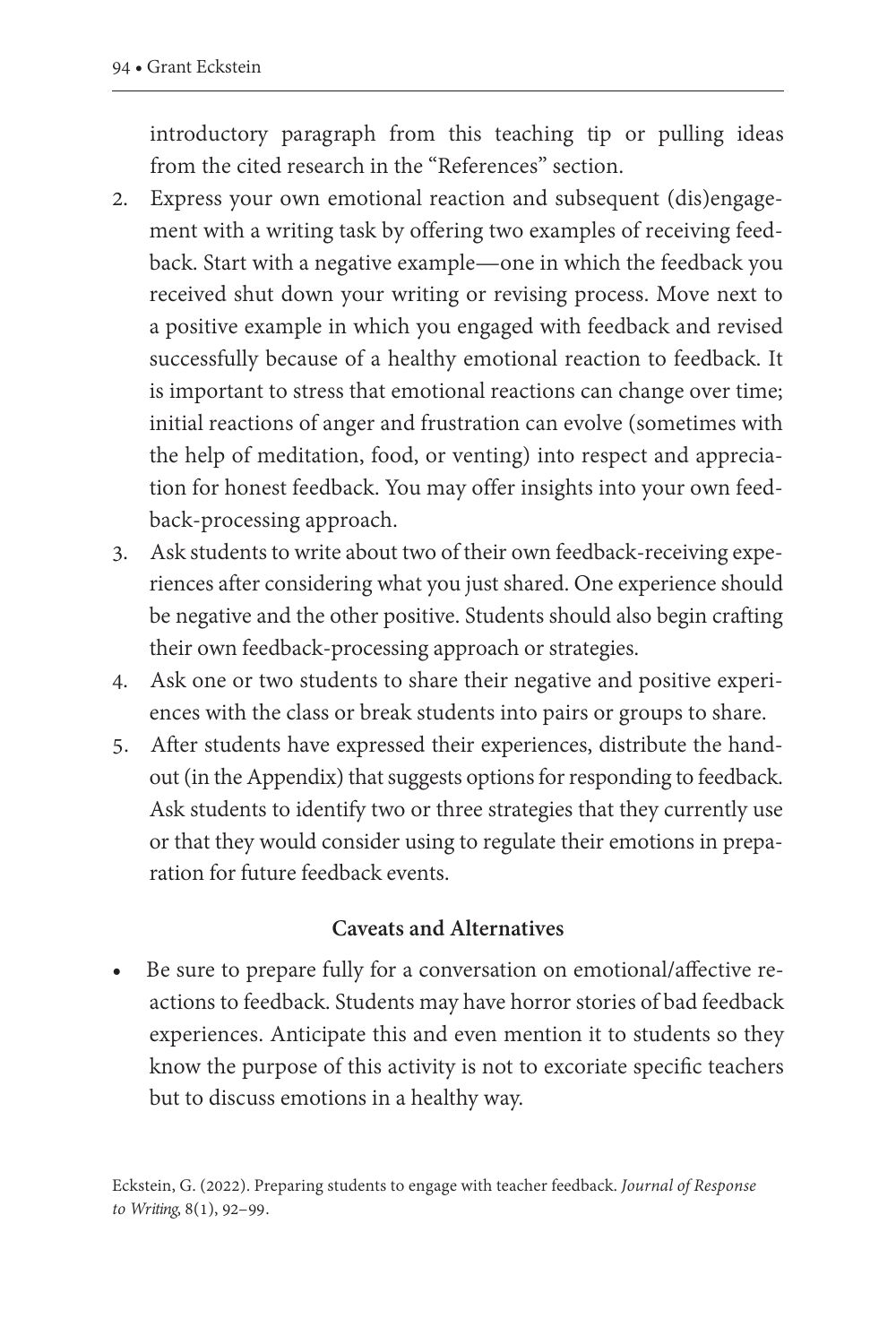- For some students, feedback will continue to be a painful, intractable issue even after discussing positive emotional reactions to it. Be sensitive to the fact that some past experiences cut extremely deep. In fact, this discussion may bring up issues of victimization associated with feedback episodes, so be prepared to offer contact information for professional counseling services, which teachers should have available as a matter of course.
- Some students may discuss feedback experiences that reveal situations in which they have experienced racism, marginalization, and lack of equality. These can be opportunities to discuss larger issues than feedback and to encourage all members of the class to see and respect diversity.
- Alternatively, assign some or all of this activity as homework. Introduce the topic in class or via online instruction, and then ask students to complete their responses and read the handout at home. Ideally, teachers will still debrief the experience with students in person or online via a learning management system or even a video platform, such as Flipgrid (https://info.flipgrid.com/).

Eckstein, G. (2022). Preparing students to engage with teacher feedback. *Journal of Response*  **Ecksteing,(8)((2092). Preparing students to engage with teacher feedback.** *Journal of Response to Writing*, 8(1), 92–99.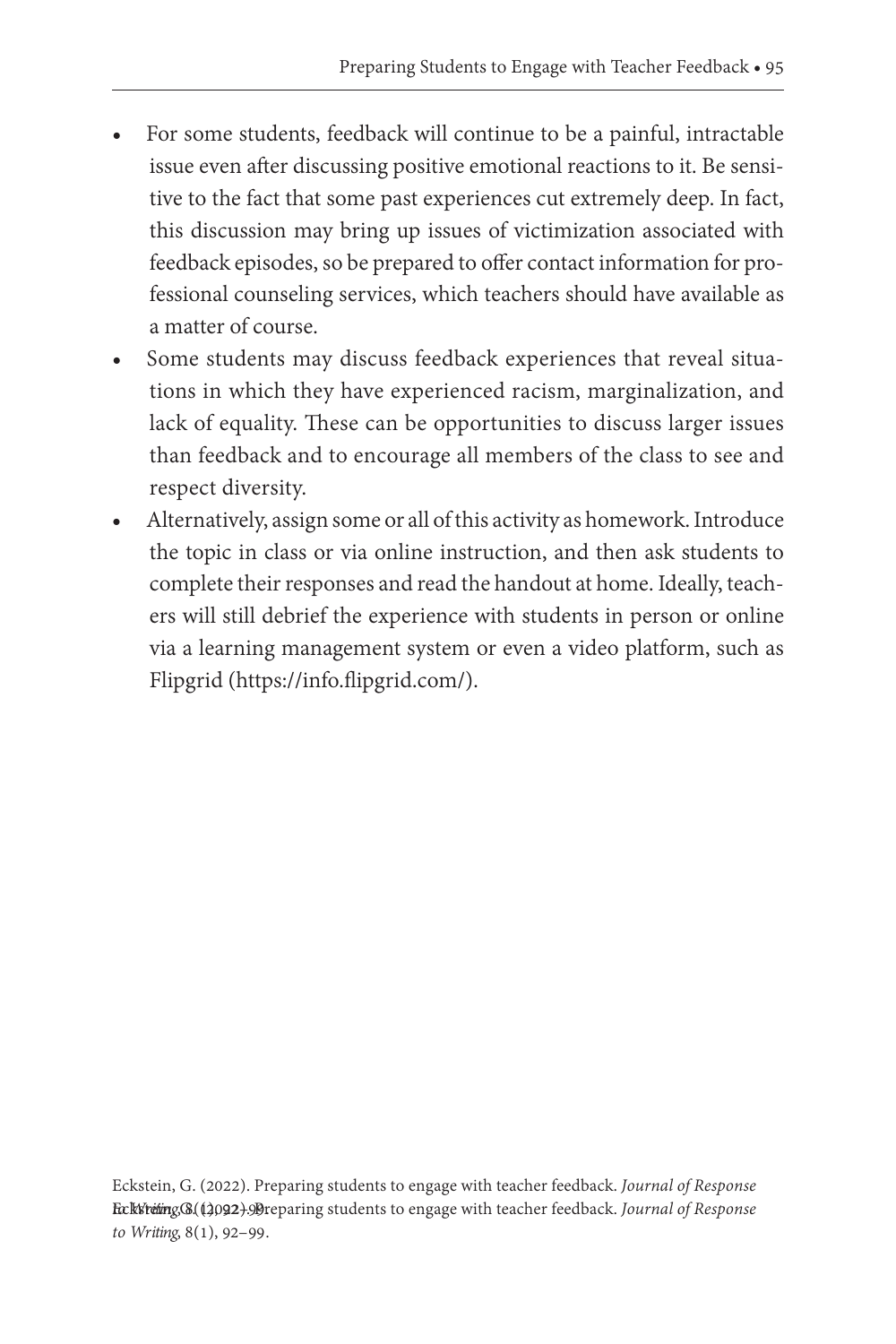#### **References**

- Hyland, F. (2003). Focusing on form: Student engagement with teacher feedback. *System*, *31*(2), 217–230.
- Lira-Gonzales, M. L., Nassaji, H., & Chao Chao, K. W. (2021). Student engagement with teacher written corrective feedback in a French as a foreign language classroom. *Journal of Response to Writing*, *7*(2), 37–73.
- Mahfoodh, O. H. A. (2017). "I feel disappointed": EFL university students' emotional responses towards teacher written feedback. *Assessing Writing*, *31*, 53–72.<https://doi.org/10.1016/j.asw.2016.07.001>
- Storch, N., & Wigglesworth, G. (2010). Learners' processing, uptake, and retention of corrective feedback on writing. *Studies in Second Language Acquisition*, *32*(2), 303–334. [http://dx.doi.org/10.1017/ S0272263109](http://dx.doi.org/10.1017/S0272263109990532) [990532](http://dx.doi.org/10.1017/S0272263109990532)
- Zhang Z., & Hyland, K. (2018). Student engagement with teacher and automated feedback on L2 writing. *Assessing Writing*, *36*, 90–102. [http://](http://dx.doi.org/10.1016/j.asw.2018.02.004) [dx.doi.org/10.1016/j.asw.2018.02.004](http://dx.doi.org/10.1016/j.asw.2018.02.004)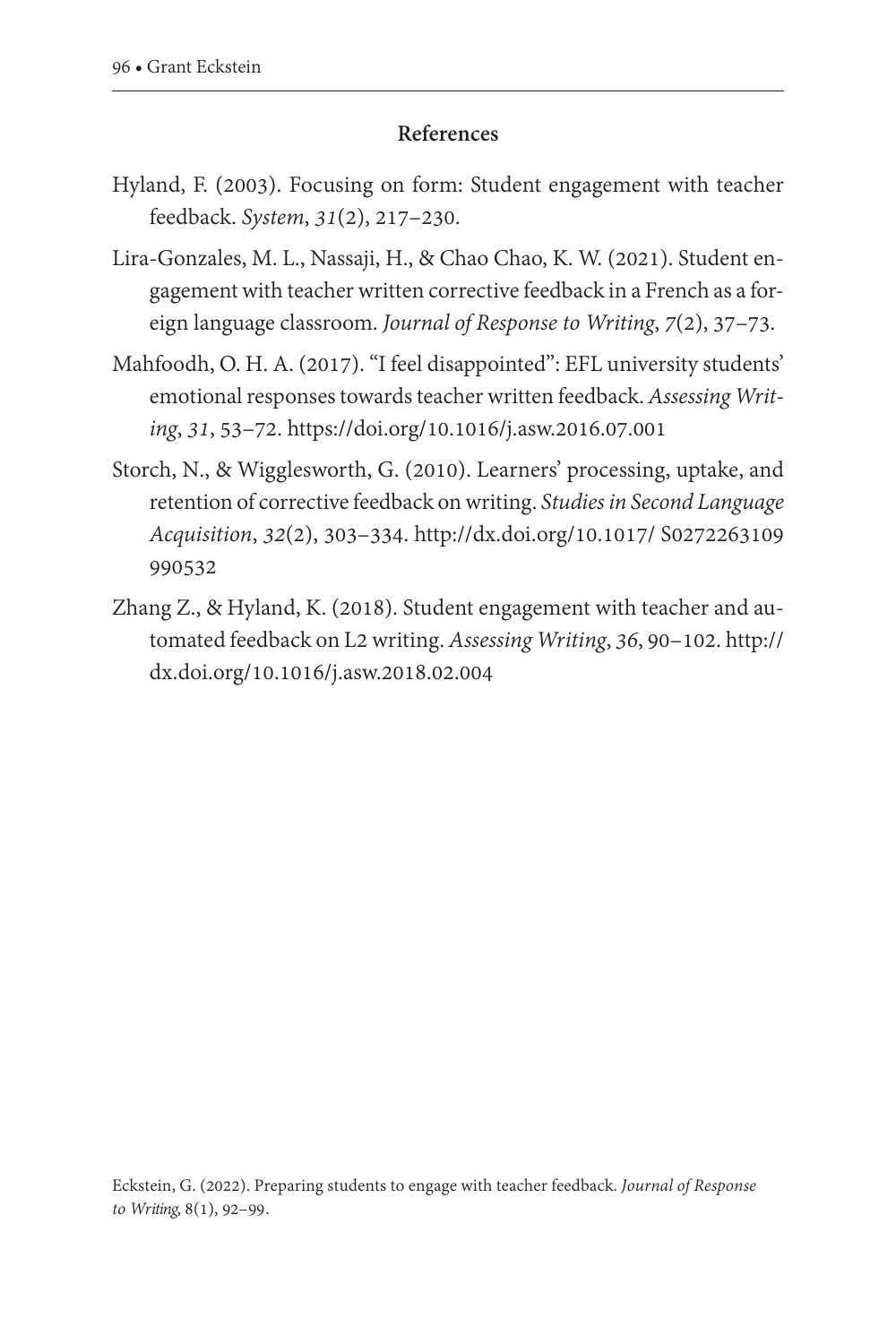# **Appendix**

# **Approaches for Managing the Emotional Work of Receiving Feedback**

Receiving feedback on one's writing can be an emotionally charged experience. If you are not eager for the feedback, or if the feedback contradicts your perception of your writing, or even if there are too many or too few comments, the experience can leave you angry or disappointed. But strong negative emotions do not do much to help you improve in your writing. In fact, they generally do the opposite. They may shut down your desire to revise or improve your work, or they may lead you to make changes that you dislike or disagree with. Either way, your paper may not improve, and you may suffer as a writer.

So, what can you do to mitigate strong emotions when you receive feedback on your writing, particularly if it is negative? Consider using some of these emotion-managing approaches and strategies:

- Read feedback in a quiet, safe place in which you have time to process it carefully. Scanning feedback quickly while talking to friends or transitioning between projects can make the feedback seem worse than it is.
- Ask someone else to read the feedback and provide a quick, positive initial summary.
- Talk with others about the feedback you received; ask them to help you prioritize it and make plans for addressing it.
- Categorize the feedback you receive by placing each suggestion onto its own row in a table. In the next column, type out ideas for addressing the feedback.
- Identify the amount of feedback you really feel capable of addressing. Maybe you can do everything your feedback provider suggests; maybe you can only address 20% of it. Identify how much you can handle, and then leave the rest for another time.
- Color-code or order the feedback by difficulty to see how many comments you have that would be easy to address, how many are medium,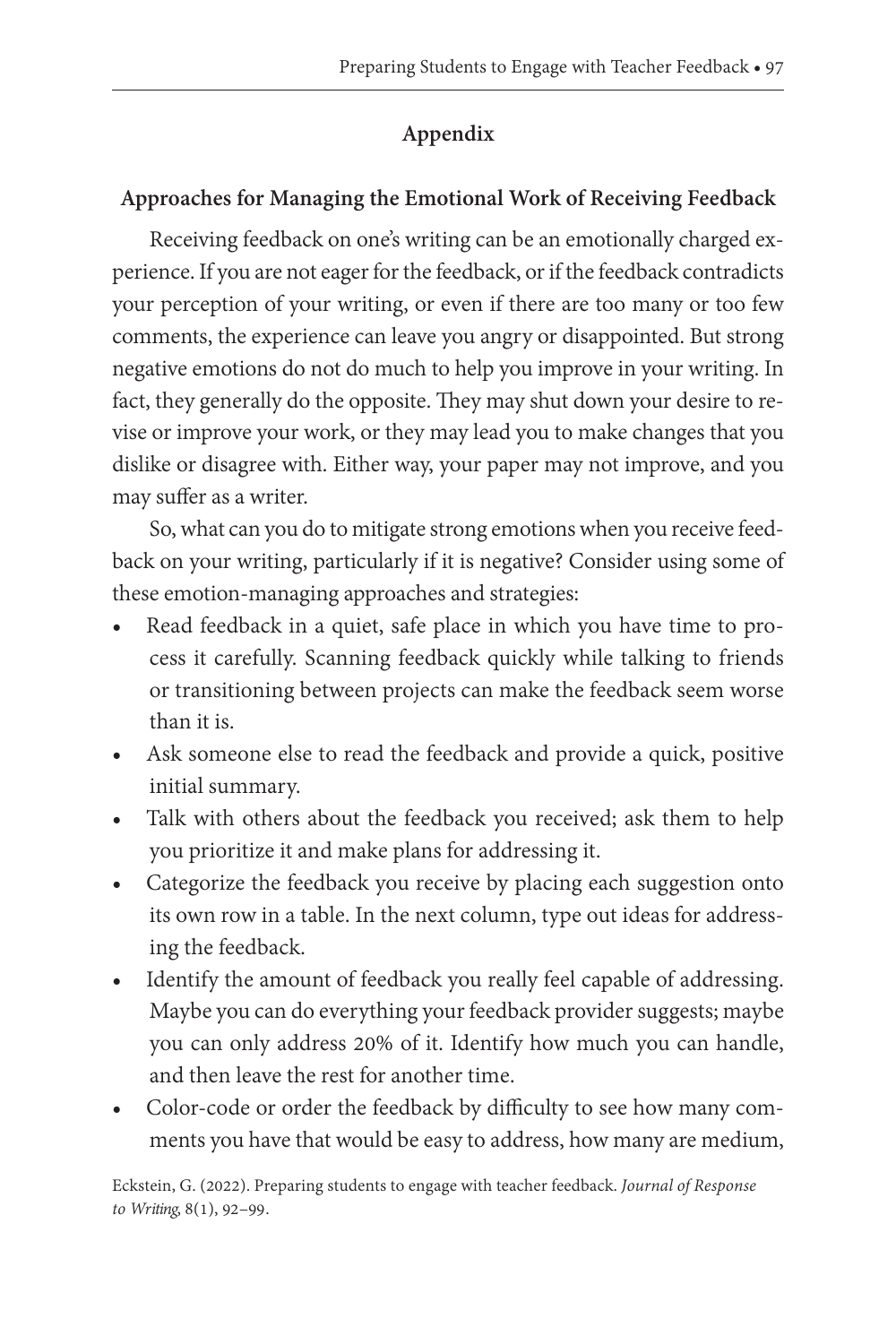and how many are hard. Make a plan for balancing your revisions: perhaps address the easy ones first to build momentum or maybe work on all the hard ones first to get them out of the way.

- Highlight the positive comments in your feedback; share these with friends who can help you celebrate your successes.
- Remind yourself that feedback is opinion based. Teachers, peers, and tutors are just offering their perceptions about what will make your writing better; yet those perceptions may be inaccurate, shortsighted, or poorly expressed, so do not treat them like absolute truth.
- Talk to the feedback provider. If your teacher wrote comments that are hard to understand, that are confusing, or that are painful, ask your teacher to clarify them. You can also ask your teacher for suggestions when revising, which may make the extra effort to talk with your teacher especially valuable.
- Leave your feedback alone for a few days, particularly if your initial reaction is bad. The extra time allows you to approach the feedback from a different emotional space.
- Reread your writing after receiving feedback. Try to see your writing from the feedback-provider's perspective or reread your writing as if it were written by someone else and you had provided the feedback.
- Keep the positive comments in mind if your feedback is particularly glowing. Savor the feelings of accomplishment that come from writing something that another person found effective.
- Find someone who can provide more or better feedback if your feedback provider offered insufficient or inadequate comments. This person might be a peer, friend, tutor, or another teacher. Feedback is an intensive labor, so consider ways that you can give back to the person who agrees to offer additional feedback. Offer to review something of theirs or buy them a cup of coffee.
- Practice intentional breathing when you get particularly anxious about feedback. Breathe in deeply, hold the breath for five seconds, and then exhale slowly.